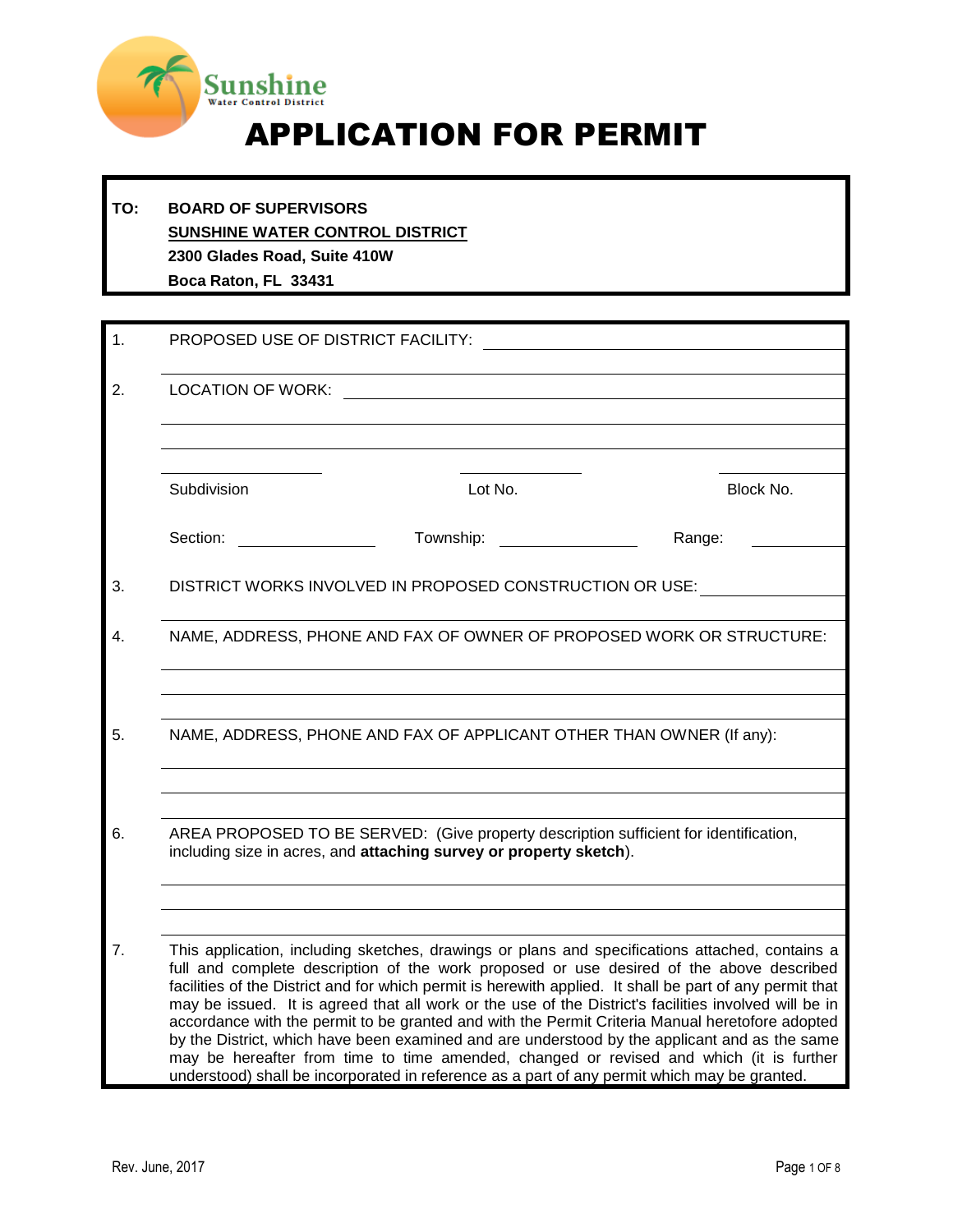#### **STANDARD CONDITIONS ARE AS FOLLOWS:**

- 1. If this Permit involves the use of a right-of-way which is owned by the District, then, the Permittee acknowledges that the District title to the right-of-way which is the subject matter of this Permit is superior in right, title or dignity to the permit granted to the Permittee, and the Permittee's successors and assigns shall attorn their interest under this Permit to the district's title to this right-of-way. This Permit is subject to the right of condemnation of the right-of-way held by the District by any other authorized governmental agency; is further subject to the right of reversion held by the grantors of the right-of-way; and is subject to the continued existence of the District.
- 2. This Permit is not an exclusive permit and no leasehold or exclusive right is granted to the Permittee hereunder. To the extent that the permitted activity touches or affects a District's right-of-way, then the Permittee acknowledges that this Permit may be subject to the rights of other Permittee's to utilize the right-of-way. It is the obligation of the Permittee to conduct any and all surveys, title examinations, examinations of public records, to ascertain the whereabouts of any other improvements located in the right-ofway before commencing any construction in the right-of-way.
- 3. Should Permittee violate the terms of this Permit it may be revoked at the option of the District without notice or waiting period.
- 4. Should this Permit involve the use of a District right-of-way, it is limited solely to the area depicted in the permit documents and does not extend to any other landowner used by the District.
- 5. Except as specifically permitted herein by the permit documents, no other improvements not included in the permit shall be constructed.
- 6. In the event the improvements authorized by this Permit are defectively constructed or are improperly maintained or negligently operated so as to endanger or damage adjacent property owners' improvements, or damage or endanger the Works of the District, or the Permittee discharges any hazardous materials or otherwise impedes or degrades the physical condition and functioning of the water control operations of the District, the District may, at its option, revoke this Permit.
- 7. The District shall have the right to employ engineers or other consultant's to determine the necessary costs of cleaning up any pollutants, hazardous materials or other materials which may impede or degrade the District's waterways, to determine the necessary repairs to any Works of the District, or to correct the operating procedures of the Permittee in order to restore the District's Works. The Permittee shall be responsible to pay for any cleanup costs or repairs, together with any engineering or other consultant's costs, or any legal or other costs incurred by the District. Should the Permittee decline to perform any required cleanup work or repairs or enact new operating procedures, the District may have said cleanup work accomplished, or said repairs made at the cost of the Permittee. Upon the completion of said cleanup or repairs, the District shall provide the Permittee with a notice detailing the cost incurred by the District, including any and all necessary engineering, consultant or legal costs in connection therewith to that date. The Permittee shall have thirty days from the date of the notice to reimburse the District. In the event that the Permittee does not reimburse the District within said thirty day period, the District shall have the right to assess the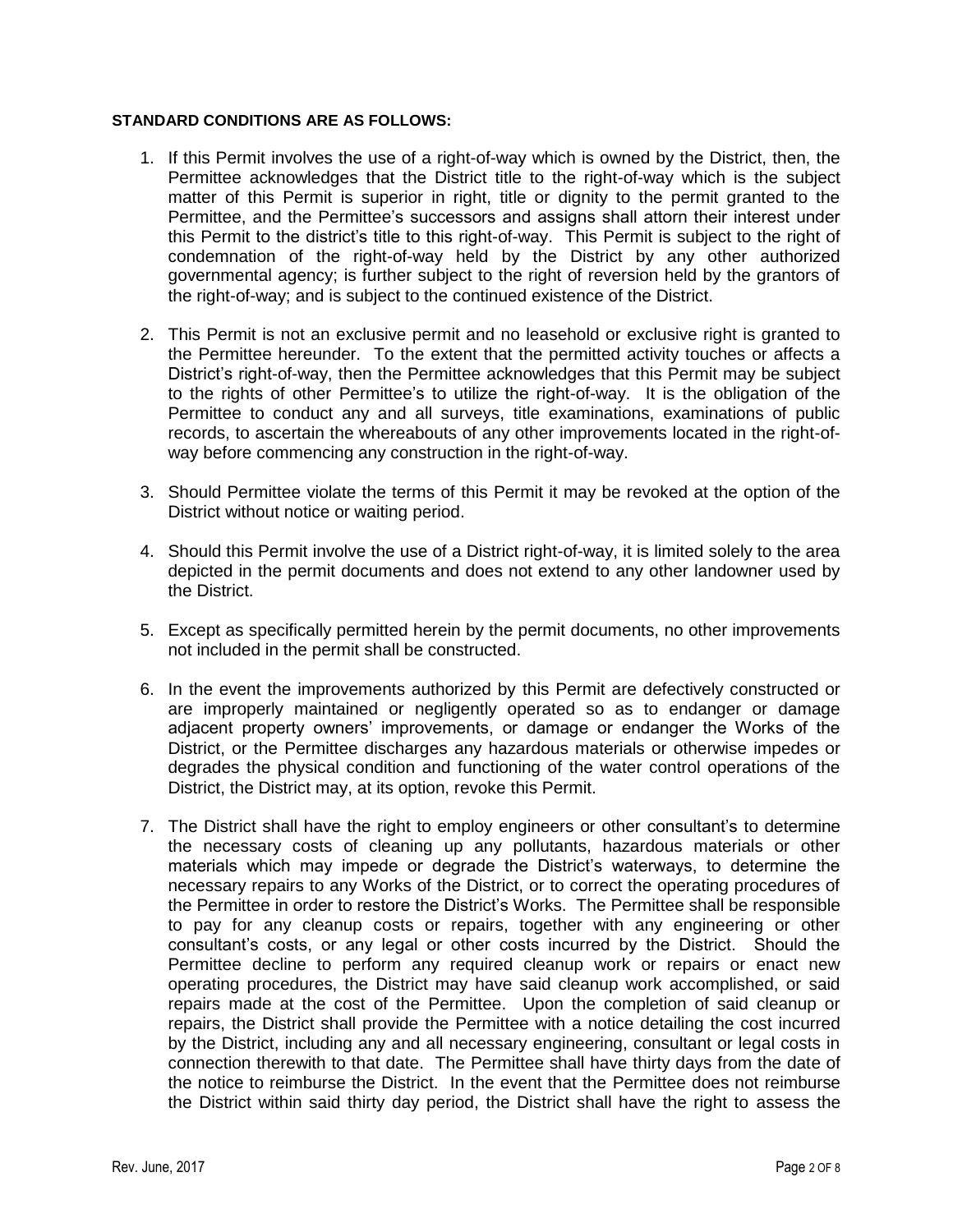permittee to recover all of said costs incurred by it, including any engineering and consultant costs, or any attorney's fees or legal costs incurred.

- 8. This Permit may be revoked in the event that the Permittee does not submit to the District a Construction Completion/Construction Certificate on forms approved by the District, executed by its engineer supervising the construction called for by this Permit within **180 days** from date hereof certifying that the work and construction contemplated by this Permit has been completed according to the attached specifications and the requirements and minimum standard of construction referred to above, together with an "AS-BUILT" plan, signed by the Permittee's engineer or architect. The Board of Supervisors may extend the time for completion of said construction and the delivery of the aforementioned certificate.
- 9. In the event the improvement being constructed pursuant to this Permit is an improvement of a type which will be dedicated to the public, such as a bridge, roadway over a culvert, or other type of improvement dedicated to the public, the District shall have the right to require the Permittee upon completion of said improvement and dedication of the same to the public to assign this Permit to the governmental body having jurisdiction over the improvement dedicated. It will also be the responsibility of the Permittee to secure the acceptance of said assignment by the appropriate governmental body indicating their agreement to accept the assignment of this Permit and to further agree to abide by the rules and regulations of the District, the conditions of this Permit and to maintain the structure, or structures, so assigned to said governmental body of no cost to the District.
- 10. Permittee will not do or permit any act or thing to be done which will subject the District, its employees, its supervisors, engineers or consultants to any liability or responsibility for injury or damage to persons or property or subject the District to responsibility for a violation of laws. Permittee will exercise control over its construction or the area of its permit so as to fully protect the District, its employees, its supervisors, engineers and consultants from such liability. Permittee will defend, indemnify and save the District, its employees, and supervisors, engineers and consultants harmless against any and all liabilities, suits, obligations, fines, damages, judgments, assessments, penalties, claims, costs, charges, expenses, including without limitation, court costs, deposition fees, investigative fees, expert fees and attorney's fees, which the District, its employees and its supervisors, engineers and consultants may incur as a result of any claims, lawsuits, administrative proceedings, governmental prosecution or legislative claim's bills arising out of the Permittee's use of this Permit whether at trial or upon appeal. This obligation to indemnify and hold harmless shall exist whether the acts complained of were caused by Permittee, its agents, servants, employees, independent contractors or other third parties. Additionally, Permittee shall permit no liens to be filed against any District real property or right-of-way, and shall at its own cost and expense, bond off the same and indemnify and hold the District harmless from any and all liability, suits, obligations, damages claims, costs, charges and expenses, including without limitation, court costs, investigative fees, deposition fees, engineer's fees, architect's fees, attorney's fees incurred by the District in defending such a claim, whether the same be before trial, at trial or at an appellate level.
- 11. Should this Permit involve a right-of-way of the District, Permittee accepts the right-ofway that is the subject of this Permit, to the extent this involves use of a right-of-way, in an "as-is" "where-is" condition, and acknowledges that no representations, statements,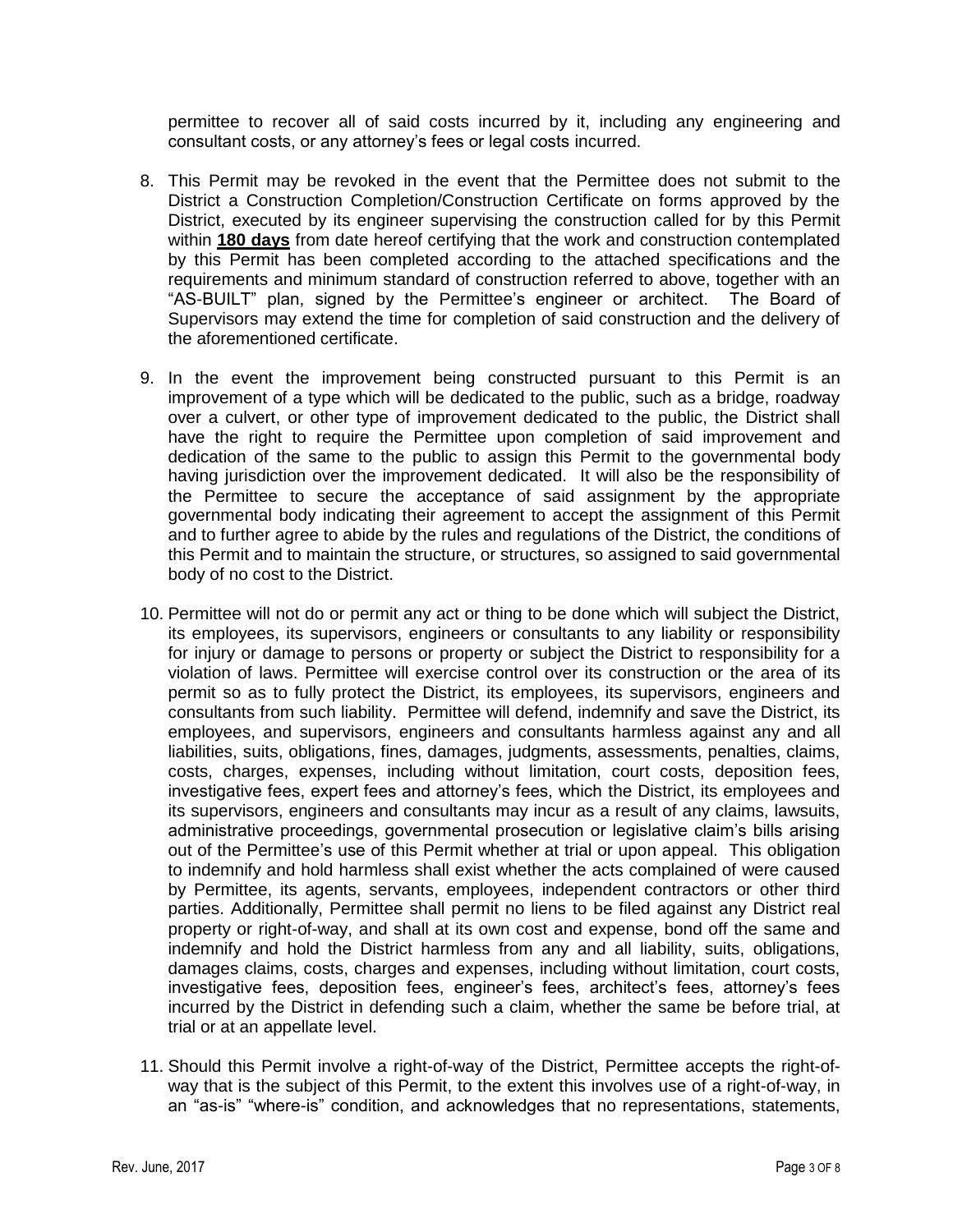warranties, or affirmations concerning these lands or their suitability have been given by the District to Permittee and that Permittee has made its own independent analysis of the suitability of accepting this Permit and utilizing any right-of-way that is the subject matter of this Permit.

- 12. Notwithstanding the requirement for indemnification as contained herein, nothing shall enlarge the governmental immunity granted unto the District by the laws of the State of Florida. Notwithstanding the District's governmental immunity, the indemnity provisions contained in this Agreement shall also provide for, under the same terms, indemnity in the event of any claims or proceeding in front of the Legislature of the State of Florida, and Permittee shall be obligated in accordance with its indemnity agreement to indemnify and hold harmless the District for any claim's bill proceeding brought in the State of Florida and for any claim's bill imposed against the District in such a proceeding.
- 13. This Permit shall be governed in accordance with the laws of the State of Florida and venue shall be in Broward County.
- 14. This Permit shall not be recorded in the Public Records of Broward County, Florida. In the event that it is recorded in the Public Records of Broward County, Florida by Permittee, then Permittee shall pay all costs and fees incurred in removing the permit from the Public Records of Broward County, Florida, and shall agree to execute any and all documents necessary to remove the same. If anybody not party to this Permit, records this Permit in the Public Records, the Permittee shall execute the documents necessary to remove the permit from the Public Records.
- 15. This Permit shall not convey to Permittee any property rights nor any rights or privileges, nor relieve the Permittee from complying with any state, federal or other applicable law, regulation or requirement. All structures and works installed by Permittee hereunder shall remain the property of the Permittee unless otherwise provided immediately below.
- 16. In the event the District wishes to obtain the ingress or egress to its property, easement or right-of-way affected by this Permit, for any lawful District purpose, including but not limited to maintenance of any lake, canal or other Works of the District, any removal, demolition or reconstruction of the proposed work or structure permitted hereunder shall be at the sole expense of the owner or the owner's successors or assigns.
- 17. Permittee agrees that during the course of construction of the permitted activity, no debris will be placed into the waterways of the District.

For this purpose Permittee has submitted a check for a Trash Bond in the amount of Two Thousand Five Hundred Dollars (\$2,500.00) which Permittee agrees to forfeit if debris is found to have been placed into the District's waterways or damage has occurred to the District Works. Said determination to be at the sole discretion of the District and is acknowledged by Permittee to represent both actual and punitive damages for violating the provisions of this Permit and, further, the provisions of Chapter 298, Florida Statues. If the \$2,500.00 has been forfeited due to debris or damage and if construction of the facilities called for in this Permit have not been completed within 180 days, an additional Two Thousand Five Hundred Dollars (\$2,500.00) will be submitted by Permittee to cover possible future occurrences of discharging debris into the District's waterways. Upon final completion of the project and acceptance by the District, the unused portion of the Trash Bond will be returned to the Permittee.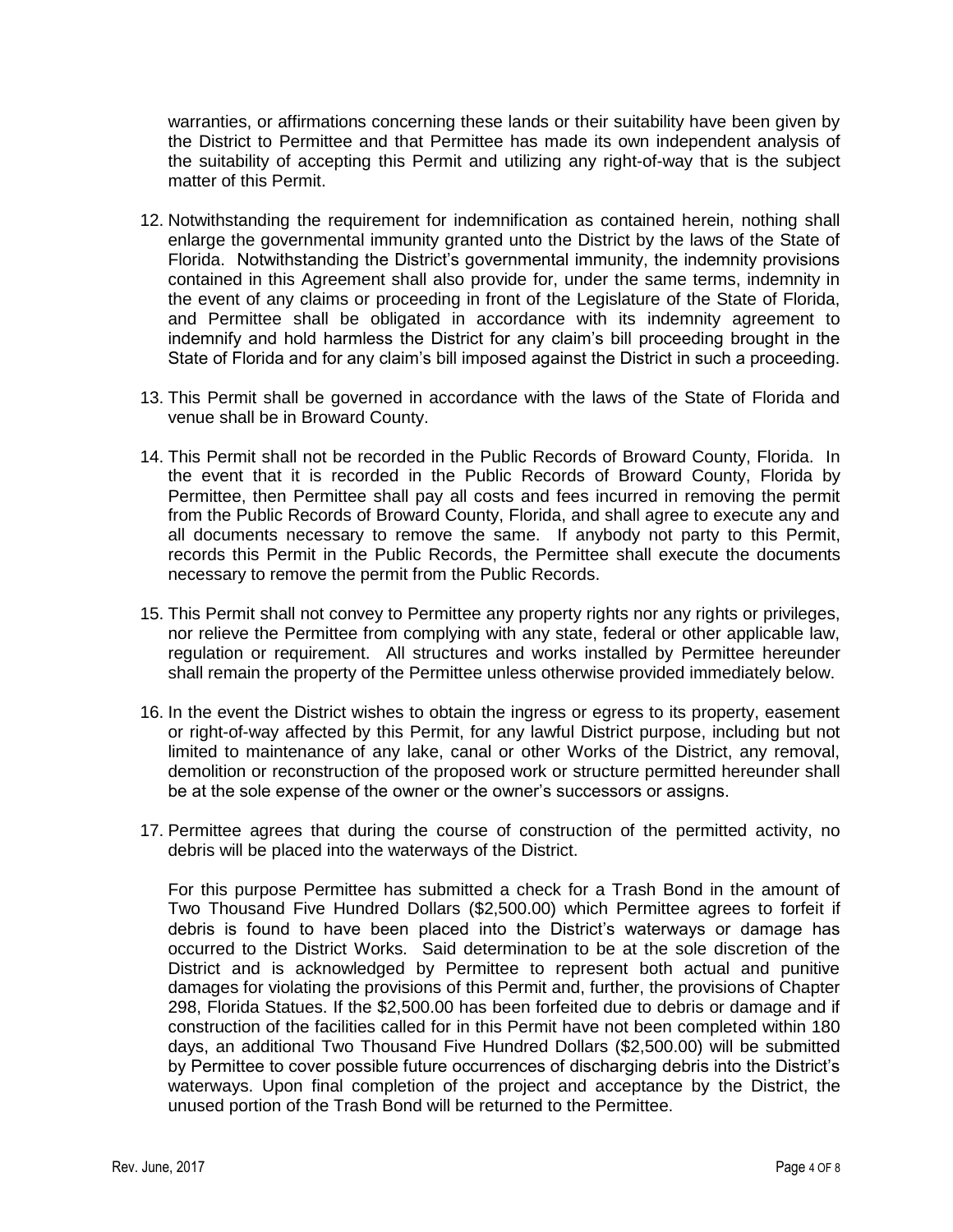18. District permits are revocable for Permittee's failure to comply with the terms and conditions of the Permit, or the District's Policies and Procedures. If the Permittee fails to take any action required by the terms and conditions of the permit, after due notice to the Permittee, the District may take the required action and assess the Permittee for the full cost of such action.

#### **SPECIAL CONDITIONS WILL BE ADDED WHEN APPLICABLE:**

|                                                                             | Submitted this<br>day of<br>20 |  |
|-----------------------------------------------------------------------------|--------------------------------|--|
|                                                                             | Company and/or Owner:          |  |
|                                                                             | By:                            |  |
|                                                                             | Name:                          |  |
|                                                                             | Title:                         |  |
| <b>BOARD OF SUPERVISORS</b><br>Reviewed and approved by Board meeting held: |                                |  |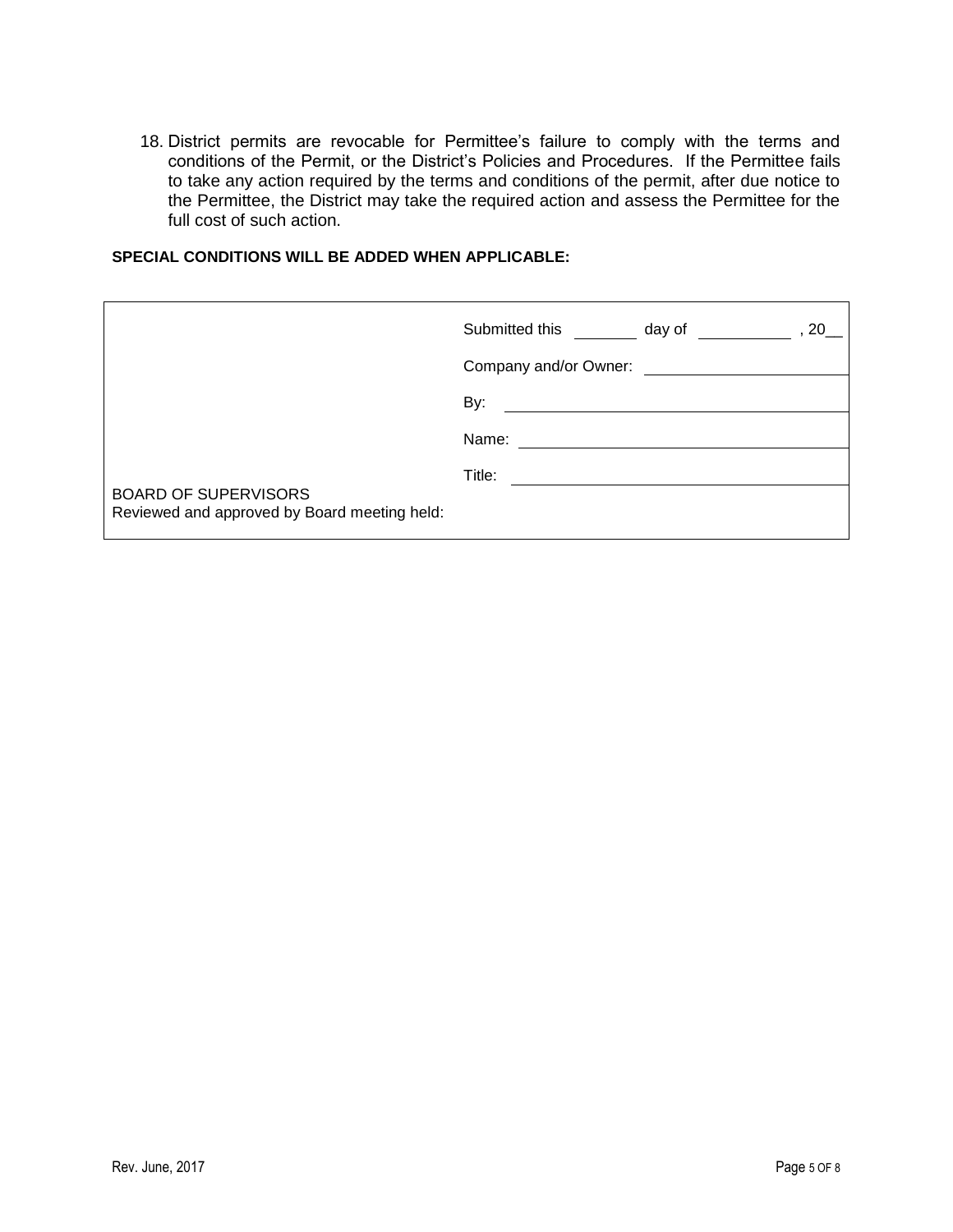## **Application for Permit**

Requests for Permit Application forms (See Exhibit 1) can be made in person, online at www.sunshinewcd.net, by email [\(info@sunshinewcd.net\)](mailto:info@sunshinewcd.net), by letter, or by telephone directly to:

**SUNSHINE WATER CONTROL DISTRICT C/O WRATHELL, HUNT & ASSOCIATES, LLC 2300 GLADES ROAD, SUITE 410W BOCA RATON, FL 33431 (561) 571-0010**

Please include the following:

## **INITIAL SUBMITTAL**

One (1) hardcopy set of Plans and one (1) electronic set of plans are required, including survey, calculations, geotechnical engineering reports, studies and any other supporting documentation.

Permit application fees shall be in accordance with the current District fee schedule for projects requiring District approval. In addition, the cost of outside consulting services (including but not limited to engineering services, accounting services and legal services) at the rates charged by such consultants and any other costs and expenses incurred by the District in order to review applications shall be paid by the Permittee in the form of a cost recovery fee. Additional cost recovery fees may be required for District services during construction, as necessary, depending on the nature of each project

## **FINAL SUBMITTAL**

Three (3) hardcopy sets of plans and one (1) electronic set of plans are required, including all other supporting documents. All plans and calculations shall be signed and sealed by a Florida licensed Professional Engineer.

#### **Instructions for Application**

Instructions for preparing an application are as follows:

- **Item (1)** Simply state what use is intended, i.e., bridge crossing, culvert connection, beautification of right-of-way, surface water management system construction, etc.
- **Item (2)** Self-explanatory (information can be obtained from your deed or tax notice).
- **Item (3)** Refers to work involved (i.e., District Canal Name).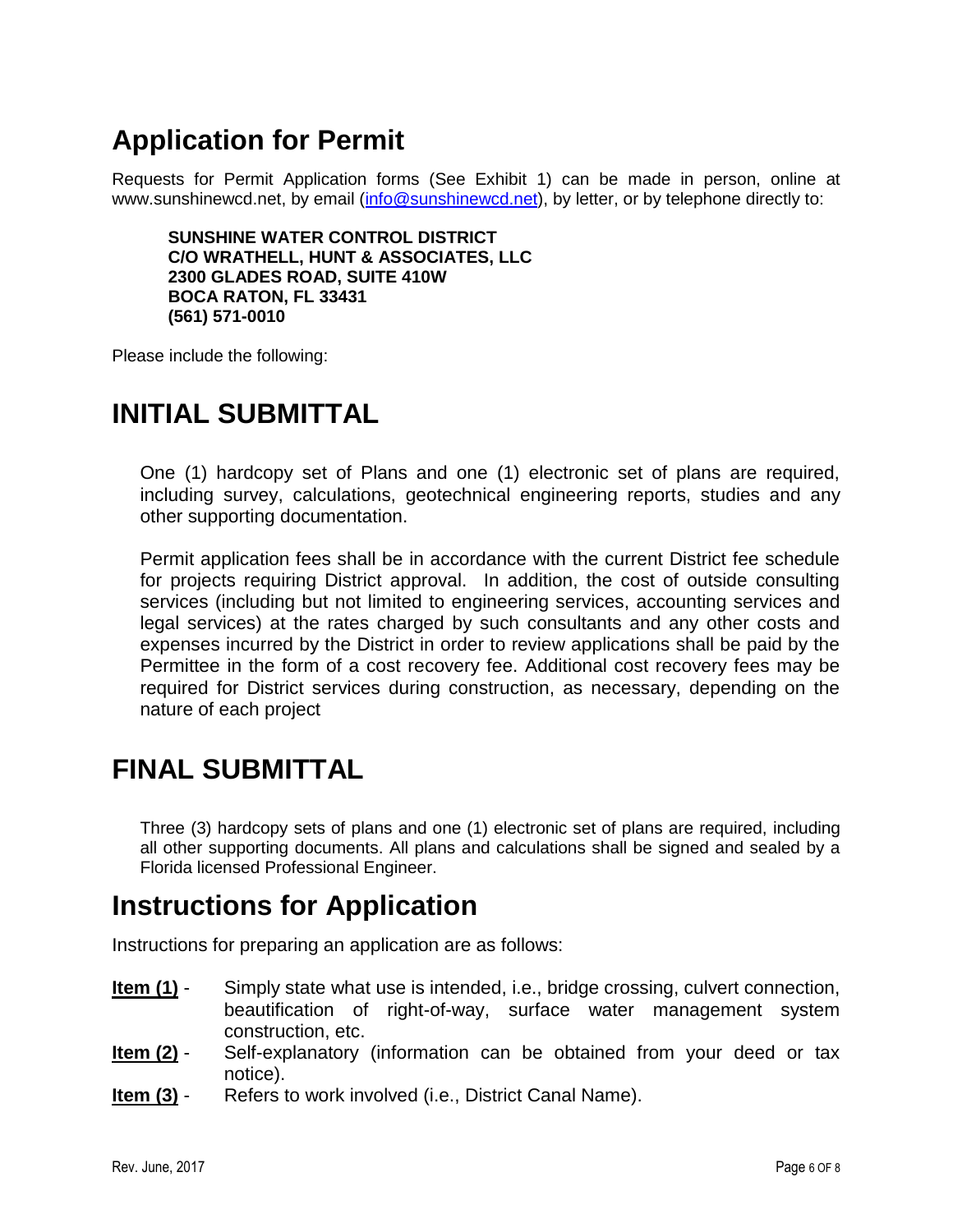- **Item (4)** The person or entity responsible for maintenance of facilities after construction is completed.
- **Item (5)** The applicant may be an agent of the owner (i.e., contractor or engineer) to which correspondence will be directed during the application process. A letter of authorization from the owner may be required by the District.
- **Item (6)** Of minor importance when not affecting water control, if a bridge is to provide access to owner's property – so state. This information must be completed for culvert and/or pump installations giving capacities as well as acreage being drained or irrigated.

## **Preparation of the Drawing or Plans**

Drawings shall be to scale and properly dimensioned. To be acceptable, a drawing or sketch will show a location plan, a plan view and profile view. Drawings for a drainage outfall connection should consist of complete paving and drainage plans that depict use of District Works.

The location plan should locate the installation or construction by referencing it to a section line, a road, or some obvious and permanent landmark.

For activities within the District rights-of-way or easements, the plan and cross-section or elevation should clearly portray the construction in its relationship to the channel and/or right-of-way. Certain elevations must be designated to facilitate processing of the application. These are: canal bottom elevation, water surface elevation and ground elevation expressed in North Geodetic Vertical Datum (NGVD) or other identified vertical datum such as American Vertical Datum (NAVD). The elevation of the low member of a bridge span must be shown. For overhead wire crossings and in the case of water or gas lines, low member elevation must be indicated on the drawings.